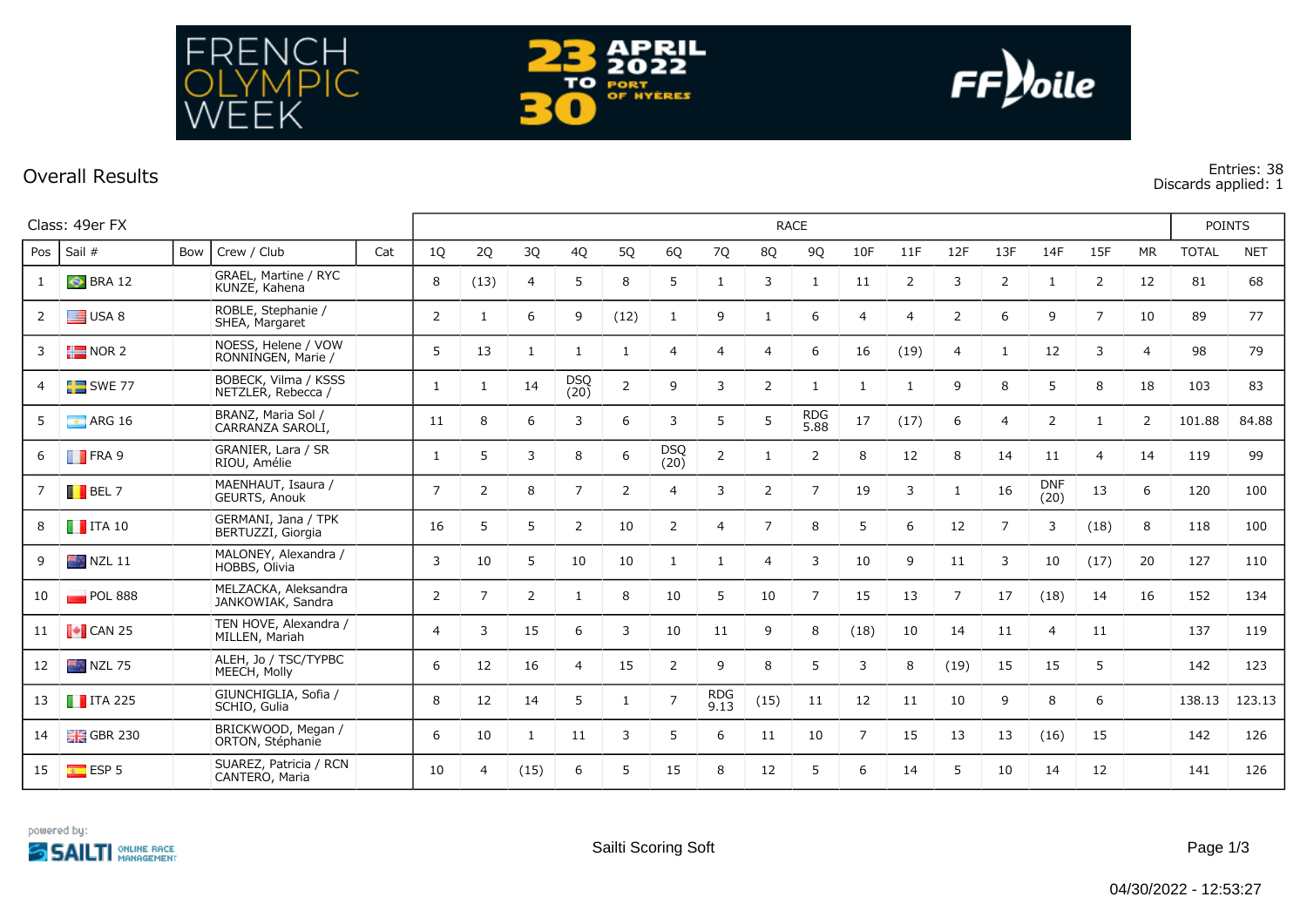| 16 | $\blacksquare$ NED 1      | VAN AANHOLT, Odile /<br>SIEWERS, Emma      | <b>DNF</b><br>(20) | <b>DNF</b><br>20 | 13               | $\overline{4}$   | 9                  | 6                  | $\overline{2}$   | 3                  | $\overline{2}$                | 2                          | 16                 | 16 | 5    | 13 | 16 | 147 | 127 |
|----|---------------------------|--------------------------------------------|--------------------|------------------|------------------|------------------|--------------------|--------------------|------------------|--------------------|-------------------------------|----------------------------|--------------------|----|------|----|----|-----|-----|
| 17 | AUS 47                    | HARDING, Laura /<br>WILMOT, Annie          | $\overline{4}$     | 6                | 3                | 12               | 14                 | $\overline{7}$     | 6                | $\overline{7}$     | DSQ<br>(20)                   | 9                          | 5                  | 18 | 18   | 6  | 19 | 154 | 134 |
| 18 | $\blacksquare$ FRA 84     | PICON, Charline / LA<br>STEYEART, Sarah    | 12                 | 11               | 17               | 2                | 13                 | 6                  | 8                | 12                 | 3                             | 13                         | (18)               | 17 | 12   | 7  | 10 | 161 | 143 |
| 19 | $\frac{1}{2}$ NOR 372     | DAHL ANDER, Pia /<br>EDLAND, Nora          | 5                  | 14               | 11               | 12               | $\overline{4}$     | 3                  | 14               | 5                  | 14                            | 14                         | $\overline{7}$     | 15 | (19) | 17 | 9  | 163 | 144 |
| 20 | $\blacksquare$ ITA 46     | OMARI, Carlotta / SEZ<br>CARRARO, Sveva    | $\overline{7}$     | $\overline{7}$   | 9                | 10               | 11                 | (16)               | 10               | 6                  | 16                            | 6                          | 2                  |    |      |    |    | 100 | 84  |
| 21 | $\frac{1}{2}$ GBR 24      | BLACK, Freya / WPNSA<br>TIDEY, Saskia      | 12                 | 3                | 12               | $\overline{7}$   | $\overline{4}$     | 13                 | 12               | <b>DSQ</b><br>(20) | <b>DSQ</b><br>20 <sup>2</sup> | 1                          | $\mathbf{1}$       |    |      |    |    | 105 | 85  |
| 22 | $\blacksquare$ ITA 317    | SICOURI, Silvia /<br>MARCHESINI, Maria     | 14                 | (15)             | 4                | 3                | 13                 | 8                  | 13               | 8                  | 9                             | 11                         | 3                  |    |      |    |    | 101 | 86  |
| 23 | $\blacksquare$ FRA 22     | LOVADINA, Mathilde /<br>RIOU, Marine       | 11                 | 8                | 10               | 8                | $\overline{7}$     | 11                 | $\overline{7}$   | <b>UFD</b><br>(20) | 18                            | $\overline{7}$             | 6                  |    |      |    |    | 113 | 93  |
| 24 | $\blacksquare$ ITA 99     | PASSAMONTI, Arianna<br>FAVA, Gulia         | 3                  | 4                | (18)             | 11               | 17                 | 12                 | 11               | 13                 | 13                            | 9                          | 5                  |    |      |    |    | 116 | 98  |
| 25 | $\blacksquare$ AUS 44     | PRICE, Olivia / MHYC /<br>HASELDINE, Evie  | 13                 | $\overline{2}$   | 11               | 14               | 5                  | <b>DNF</b><br>(20) | <b>UFD</b><br>20 | 13                 | 9                             | 5                          | $\overline{7}$     |    |      |    |    | 119 | 99  |
| 26 | $\blacksquare$ FRA 702    | PEYRE, Manon<br>STAMMINGER DE              | 10                 | 6                | $\overline{7}$   | (17)             | $\overline{7}$     | 14                 | $\overline{7}$   | 14                 | 10                            | 15                         | 12                 |    |      |    |    | 119 | 102 |
| 27 | • JPN 586                 | TANAKA, Misaki /<br>NAGAMATSU, Sera        | (18)               | 17               | 2                | 9                | 11                 | 8                  | 13               | 11                 | 13                            | 8                          | 11                 |    |      |    |    | 121 | 103 |
| 28 | $\frac{12}{10}$ GBR 379   | BRISTOW, Hannah /<br>CARPENTER, Anna       | 14                 | 14               | $\overline{7}$   | (17)             | 9                  | 14                 | 10               | 10                 | $\overline{4}$                | 13                         | 10                 |    |      |    |    | 122 | 105 |
| 29 | $\equiv$ USA 42           | WILMOT, Lucy / RYC.<br>REINEKE, Erika      | 9                  | 16               | 13               | 16               | 16                 | (17)               | 15               | 6                  | 11                            | $\overline{4}$             | 4                  |    |      |    |    | 127 | 110 |
| 30 | $\blacksquare$ GER 224    | BOEHM, Nadine /<br>WEISSKICHEL, Lena       | 9                  | 9                | 12               | 15               | 15                 | 9                  | (16)             | 15                 | 12                            | 3                          | 14                 |    |      |    |    | 129 | 113 |
| 31 | $\blacksquare$ POL 525    | CZAPSKA, Gabriela /<br>RAJCHERT, Hanna /   | <b>DNF</b><br>(20) | <b>DNF</b><br>20 | 8                | 13               | 18                 | 16                 | DSQ<br>20        | 9                  | 12                            | $\overline{2}$             | 9                  |    |      |    |    | 147 | 127 |
| 32 | $E$ ESP 411               | GARAU, Marina /<br>GARCIA, Carlota         | 15                 | 9                | 16               | 16               | 14                 | 12                 | 17               | 14                 | $\overline{4}$                | <b>DSQ</b><br>$20^{\circ}$ | <b>BFD</b><br>(20) |    |      |    |    | 157 | 137 |
| 33 | $\blacksquare$ EST 305    | PAIS, Helen / KALEV<br>AUSMAN, Helen       | <b>DNF</b><br>(20) | 15               | 10               | 14               | 16                 | 13                 | 14               | 17                 | 16                            | 12                         | 17                 |    |      |    |    | 164 | 144 |
| 34 | $H K$ <sub>5</sub> HKG 88 | HIGHFIELD, Molly /<br>CHOI, Sandy          | 13                 | 11               | 18               | 13               | 17                 | 11                 | 15               | 16                 | 19                            | <b>DNC</b><br>(20)         | 15                 |    |      |    |    | 168 | 148 |
| 35 | $SWE$ 199                 | HENRIKSSON, Julia /<br>PETTERSON, Caroline | <b>DNF</b><br>(20) | <b>DNF</b><br>20 | 9                | 15               | 12                 | 15                 | <b>UFD</b><br>20 | 18                 | 15                            | 14                         | 16                 |    |      |    |    | 174 | 154 |
| 36 | $SWE$ 218                 | MOSS, Alice /<br>BERNTSSON, Ebba           | <b>DNC</b><br>(20) | <b>DNC</b><br>20 | <b>DNC</b><br>20 | <b>DNC</b><br>20 | <b>DNC</b><br>20   | <b>DNC</b><br>20   | 12               | 17                 | 17                            | 10                         | 8                  |    |      |    |    | 184 | 164 |
| 37 | $\blacksquare$ PER 324    | TUDELA, Diana / CRL<br>BARRON, Adriana     | 17                 | 18               | 19               | 18               | <b>DNF</b><br>(20) | 18                 | 17               | 16                 | 15                            | 17                         | 13                 |    |      |    |    | 188 | 168 |